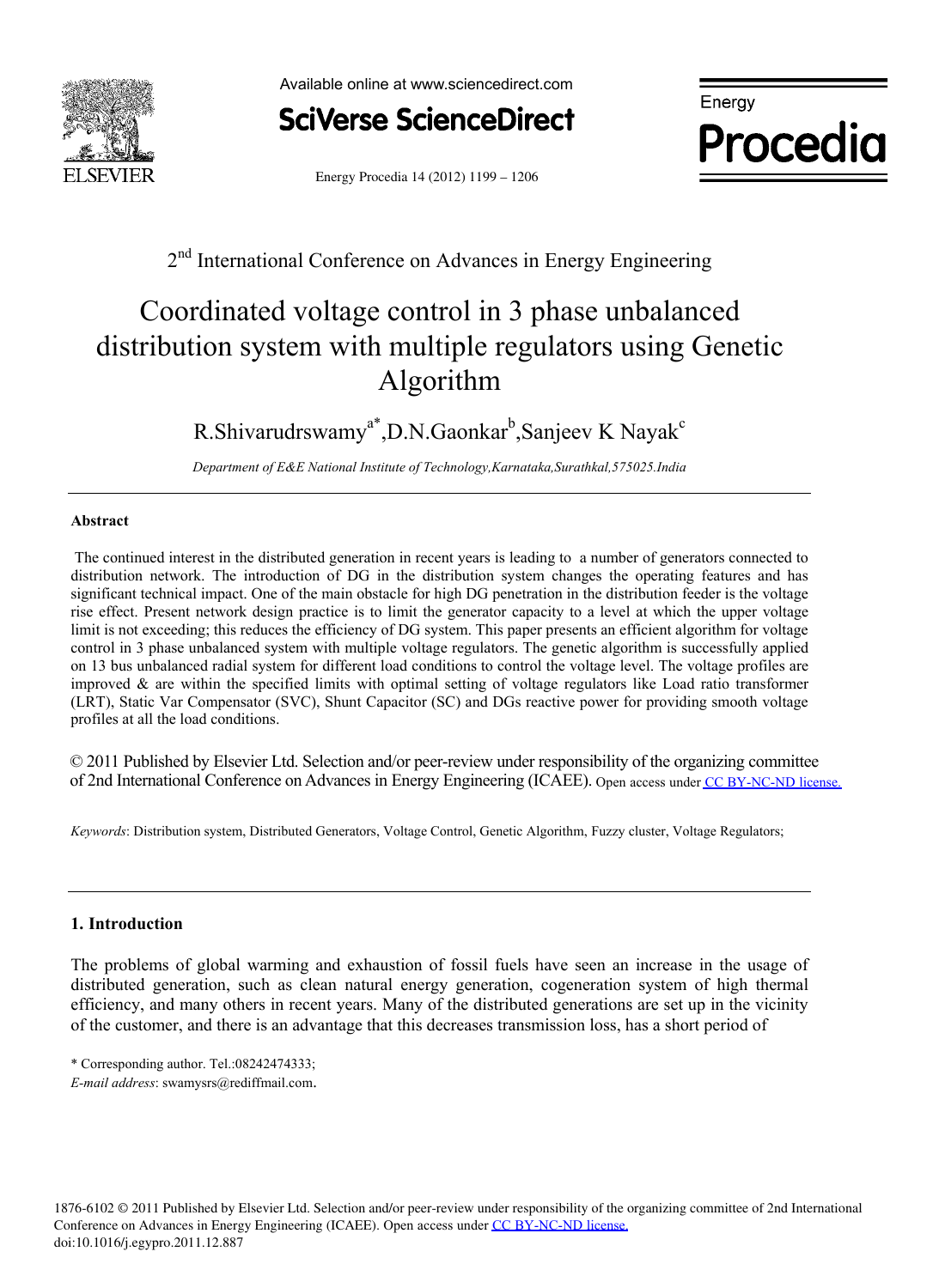construction and low investment risk [1,4]. DG is expected to play an increasing role in emerging power systems. Studies have predicted that DG will be a significant percentage of all new generation going online. Different resources can be used in DG, such as wind turbines, photovoltaic, fuel-cells, biomass, micro turbines, small hydroelectric plants, etc. Its impact on distribution systems may be either positive or negative depending on the system's operating condition DGs characteristics and location. The potential positive impacts are improving system reliability, loss reduction, and deferment of new generation and improving power quality. To achieve these benefits, DG must be reliable, dispatchable, of appropriate size, and at suitable locations. More important, DGs should be properly coordinated with protection systems [2,5]. The penetration of DG in the distribution system changes the power flow configuration in the traditional network of electric power distribution system from unidirectional to multidirectional system. The introduction of DG in the distribution system changes the operating features and has significant technical impacts. One of the main obstacles for high DG penetration in the distribution feeder is the voltage rise effect which can be rectified by the selection of appropriate size and number of DGs [3,6].

Voltage control is one of the important control scheme at a distribution substation, which conventionally involves regulation of voltage and reactive power at substation bus. The voltage control can be achieved by Load Ratio Transformer, Static Var Compensator and Shunt Capacitors. In this paper, we will analysis the impacts of distributed generators on the voltage profiles of distribution systems. To regulate voltages, suggested to use SVCs and Shunt Capacitors in distributed systems for controlling the voltage. Both SVCs and SCs are fast devices for providing reactive power. They are able to regulate the fast voltage changes due to interconnection of DGs to the system. SVCs can control line flows efficiently and regulate voltages continuously. The LRT and reactive power of distributed generators are also used for the voltage control with SVC  $\&$  SC. In this effort Genetic algorithm is used for optimal setting of voltage regulators and it is simulated to verify on IEEE 3 phase 13 bus unbalanced radial distribution feeders.

#### **2.0 Genetic Algorithm**

Genetic Algorithms (GAs) are adaptive heuristic search algorithm based on the evolutionary ideas of natural selection and genetics. As such they represent an intelligent exploitation of a random search used to solve optimization problems. It is better than conventional AI in that it is more robust. The GA initiates the optimization search by exploiting the information contained in the initial random population and exploring information contained in the offspring of the next generation, that are generated through genetic operations[9]. By means of this selection process, it is highly probable that it eventually settles near to an optimal solution. GAs may be an alternative way of solving the problem. GAs do not require linearity, continuity, differentiability of the objective function, nor do they need continuous variables. These two features make Gas particularly effective in dealing with discrete control devices such as tap changing transformers and with objectives such as minimal number of control actions

In this paper, GA is applied to calculate the optimal setting value of voltage regulator required to voltage control on an unbalanced radial distribution system under various load conditions and keeping the voltages at all the nodes within the limits. The Algorithm for GA based voltage control is given below:

- Step 1. Generate the initial population
- Step 2. Run the load flow.
- Step 3. Check the constraint value, if it is within the limits, stop the process.
- Step 4. If the limits are violated, modify the population  $\&$
- Step 5. Run the load flow and repeat the steps  $3 \& 4$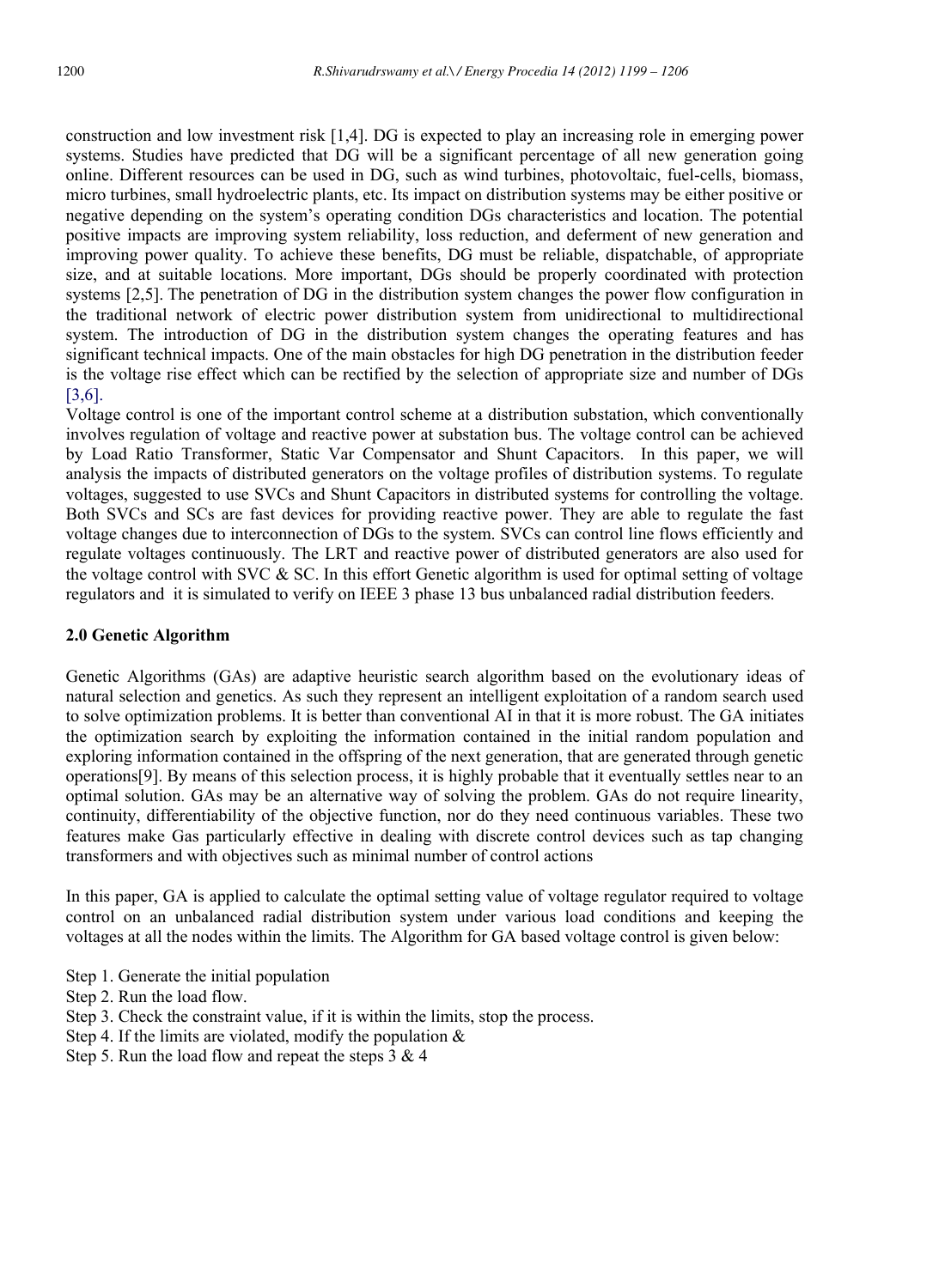#### **3.0 Fuzzy Clustering**

Fuzzy Clustering is an iterative clustering technique that produces an optimal c partition by minimizing the weighted within group sum of squared error objective function. Fuzzy clustering helps us to find the necessary number of prototypes (2 in our case) out of the set of vectors (13 load profiles) available [10]. We have specifically used Fuzzy Clustering Algorithm because,

1. The method allows us to identify the centroids or prototypes of the clusters defined.

 2. The method associates to each load profile a membership value to each cluster, represented to each centroid. This makes fuzzy clustering more natural than hard clustering.

The Load-profiles along 13 buses can be treated as a 13 dimensional vector. Our objective is to find 2 cluster centres from 13 data-points.

1. Algorithm starts with a initial guess for the cluster centre.

2. Each data-point is allotted a membership function.

3. By iteratively updating the cluster centres and the membership grades for each data point, cluster centre is moved to the right location within a data set.

4. The iteration is based on minimizing an objective function that represents the distance from any given data point to a cluster centre weighted by that data point's membership grade.

#### **4.0 Results and Discussions**

The 5000 kVA, 4.6 kV, 3 phase,13 bus unbalanced radial system is shown in Fig 1 is used for the simulation. The line and load data for the system are taken from [11] and given in the Appendix. The voltage regulator LRT is connected near substation and SVC, SC with the rating  $0.1 \& 0.05$  p.u. respectively are connected. The two DGs are connected at bus no 8 and 13 with active power of 0.12 p.u. and reactive power of 0.06 p.u. The GA control parameters, Generation and population are 20 & 100 respectively. The different load patterns are taken for the study. 1(a) considering peak load & 80% load. 1(b) considering fuzzy cluster load pattern, load 1 & load 2.

The objective function of GA used for the study is 1  $|V_{\text{mref}} - V_{\text{m}}|$ *n mref m m*  $V_{\text{mref}} - V$  $\sum_{m=1}^N |V_{mref} - V_m|$ , where  $V_{mref}$  is m<sup>th</sup> node

voltage standard value,  $V_m$  is  $m^{\text{th}}$  node voltage.

*Constraint conditions:* Node voltage:  $V_{\text{min}} < V_i < V_{\text{max}}$ ; Reactive power of DG:  $Q_{\text{min}} < Q_i < Q_{\text{max}}$ ; Tap position:  $T_{\min} < T_i < T_{\max}$ 



Fig 1. Three phase 13 bus radial distribution system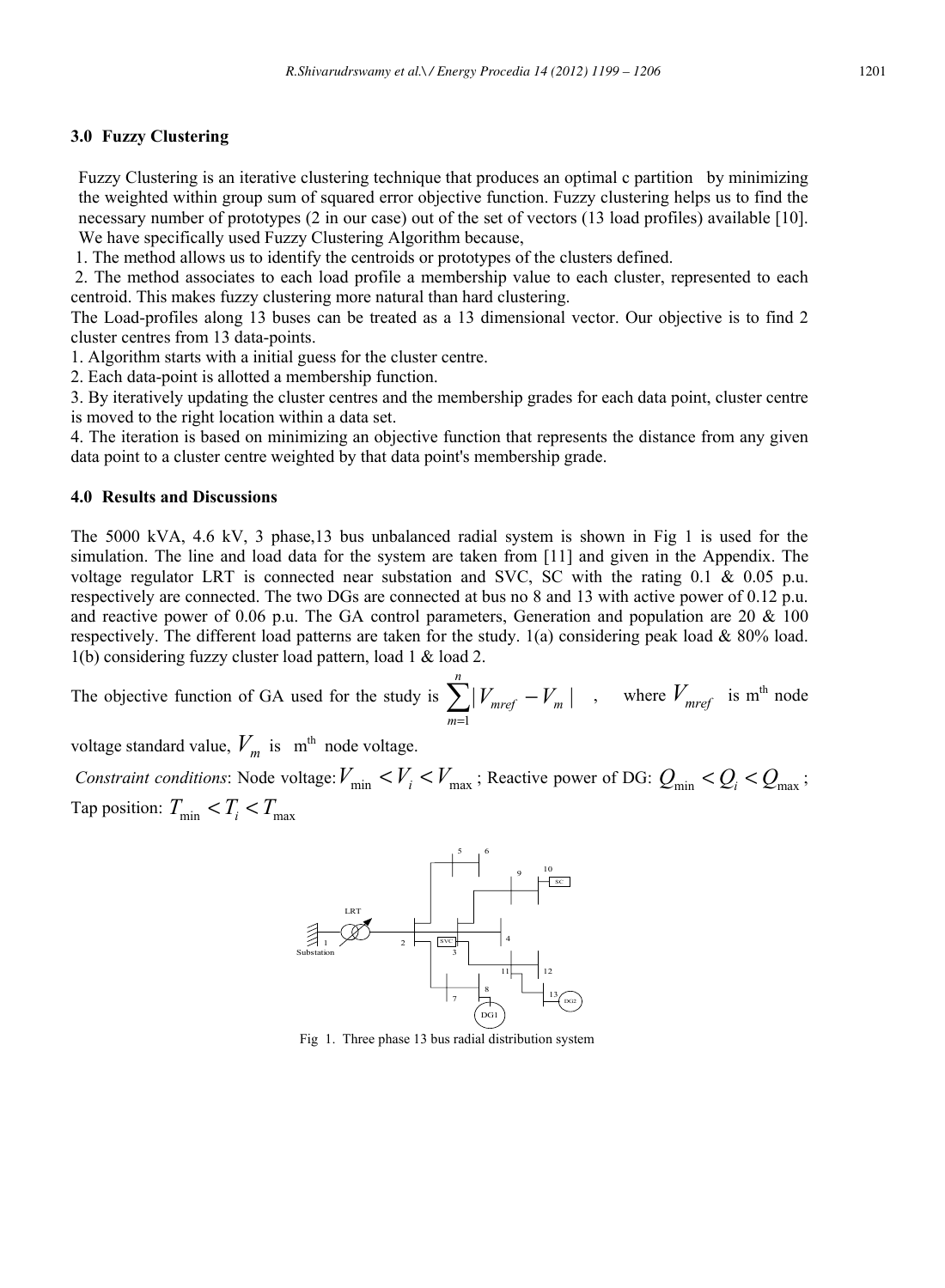## **Case study 1(a):** Voltage profiles for 100% & 80% load**:**

Voltage profiles for the system with 100% load without and with voltage control as shown in the Figs 2  $\&$ 3. Fig 2 shows the voltage profile of the system when DGs are connected to the system, there is a raise in voltage, the voltage profile of the phase b is crossing the upper limit 1.05 p.u. & other two phase voltages are within the limits. Fig 3 shows the voltage profile for the system with voltage control using voltage control devices, it can be seen that all the phase voltages are within the limits (0.95p.u-1.05 p.u).



Fig.2 without voltage control for 100% load Fig 3 with voltage control for 100% load



Fig 4 without voltage control for 80% load Fig 5 with voltage control for 80% load





Fig 4 shows the voltage profile of the system with DGs connected and 80% load without control. It can be seen that all the phase voltages have crossed the upper limit. The voltage profile for the system with voltage control and 80% load can been seen in the Fig 5. All the phase voltages are within the limits. The optimal setting values of the voltage regulating devices for both  $100\% \& 80\%$  loads are given in the Table 1.

Table 1.optimal setting values of the voltage regulating devices

| Different<br>load<br>conditions | Voltage control devices setting values |       |            |                     |         |            |       |                      |      |
|---------------------------------|----------------------------------------|-------|------------|---------------------|---------|------------|-------|----------------------|------|
|                                 | <b>LRT</b>                             | LRT   | LRT        | <b>SVC</b>          | SVC.    | <b>SVC</b> |       | $DG1$ Reactive power |      |
|                                 | Phase<br>Phase<br>в                    | Phase | Phase<br>A | Phase<br>Phase<br>в | Phase   | Phase      | Phase |                      |      |
|                                 | A                                      |       |            |                     |         | А          | в     |                      |      |
| 100%                            | 0.96                                   | 0.96  | 0.98       | $-0.07$             | 0.04    | 0.05       | 0.049 | 0.06                 | 0.04 |
| 80%                             | 0.95                                   | 0.97  | 0.98       | $-0.04$             | $-0.00$ | $-0.00$    | 0.050 | 0.06                 | 0.06 |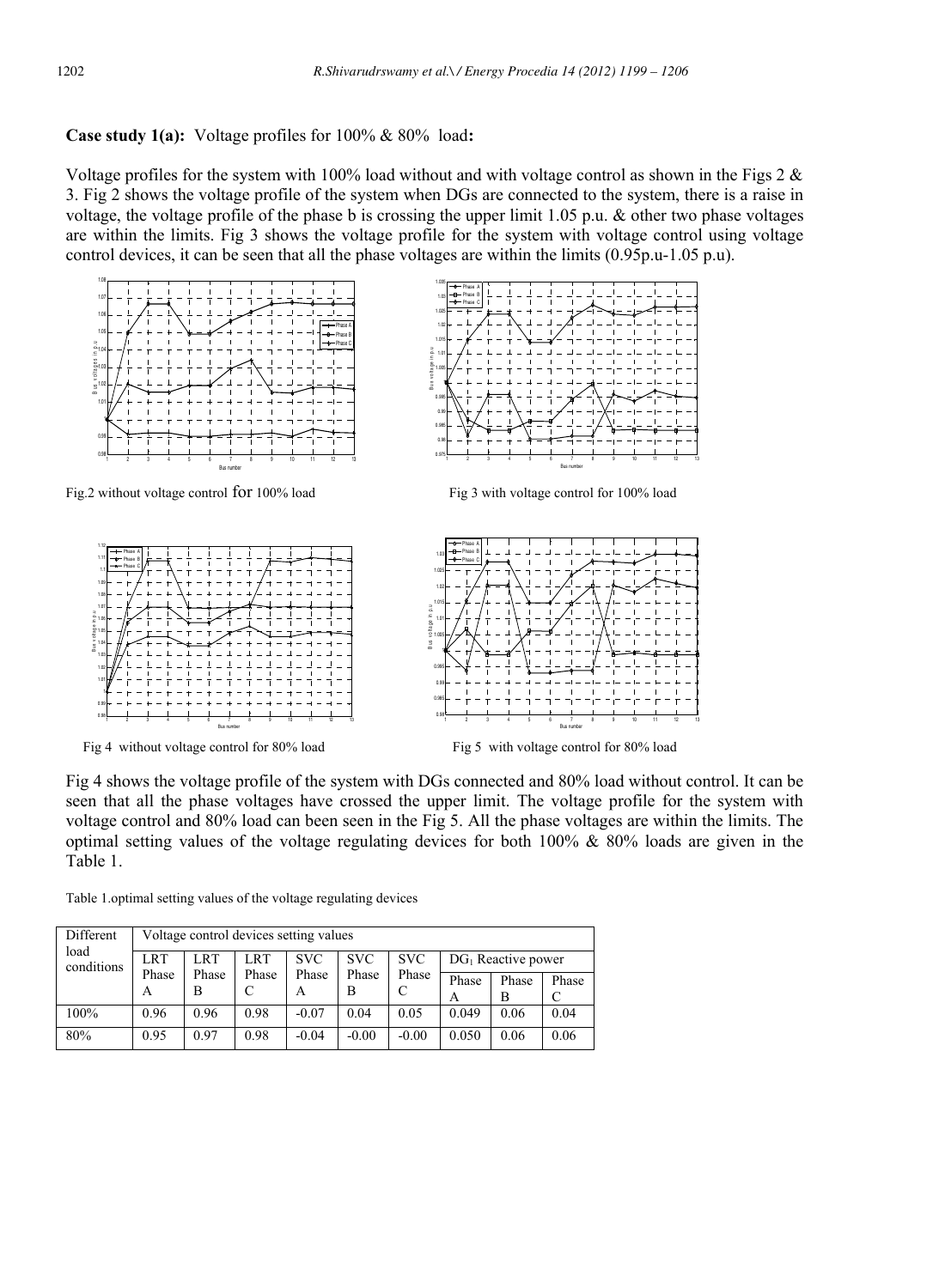| Different  | Voltage control devices setting values |         |         |                                |         |         |  |  |  |
|------------|----------------------------------------|---------|---------|--------------------------------|---------|---------|--|--|--|
| load       | SC                                     | SС      | SC      | DG <sub>2</sub> Reactive power |         |         |  |  |  |
| conditions | Phase A                                | Phase B | Phase C | Phase A                        | Phase B | Phase C |  |  |  |
| 100%       | OFF                                    | OFF     | OΝ      | 0.017                          | 0.035   | 0.033   |  |  |  |
| 80%        | OFF                                    | OFF     | OFF     | 0.017                          | 0.023   | 0.03    |  |  |  |

**Case study 1(b):** Considering fuzzy cluster load patterns.

Two sets of load pattern is generated using fuzzy cluster by considering the load data used for 100% load in the previous simulation. These two sets of load pattern are used for the simulation.





Fig 6 without voltage control for fuzzy load pattern 1 Fig 7 with voltage control for fuzzy load pattern 1

Fig 6  $\&$  7 shows the voltage profiles of the system for the fuzzy cluster load pattern 1with  $\&$  without voltage control. The voltage profile for the system, when DGs are connected to the system can be seen in the Fig 6, the voltage of phase a is above the upper voltage limit. It can be seen in the Fig 7, all the node voltages has been controlled in all the phases.



Fig 8: Without voltage control for fuzzy load pattern 2 Fig 9: With voltage control for fuzzy load pattern 2



Similarly, Fig 8 & 9 shows the voltage profile for the system with fuzzy load pattern 2, with DGs connected  $\&$  without voltage control  $\&$  with voltage control respectively, It can be seen from the Fig 8, the phase b voltage is violating the upper limit after DGs connected  $\&$  it is mitigated effectively as seen in the Fig 9. The setting value of the voltage control devices for the fuzzy load pattern  $1 \& 2$  is given in the Table 2.

Table 2.Optimal setting values of the voltage control devices for the fuzzy load pattern.

| Different<br>load |     | Voltage control devices setting values |     |            |            |            |                      |
|-------------------|-----|----------------------------------------|-----|------------|------------|------------|----------------------|
| conditions        | LRT | _RT                                    | LRT | <b>SVC</b> | <b>SVC</b> | <b>SVC</b> | $DG1$ Reactive power |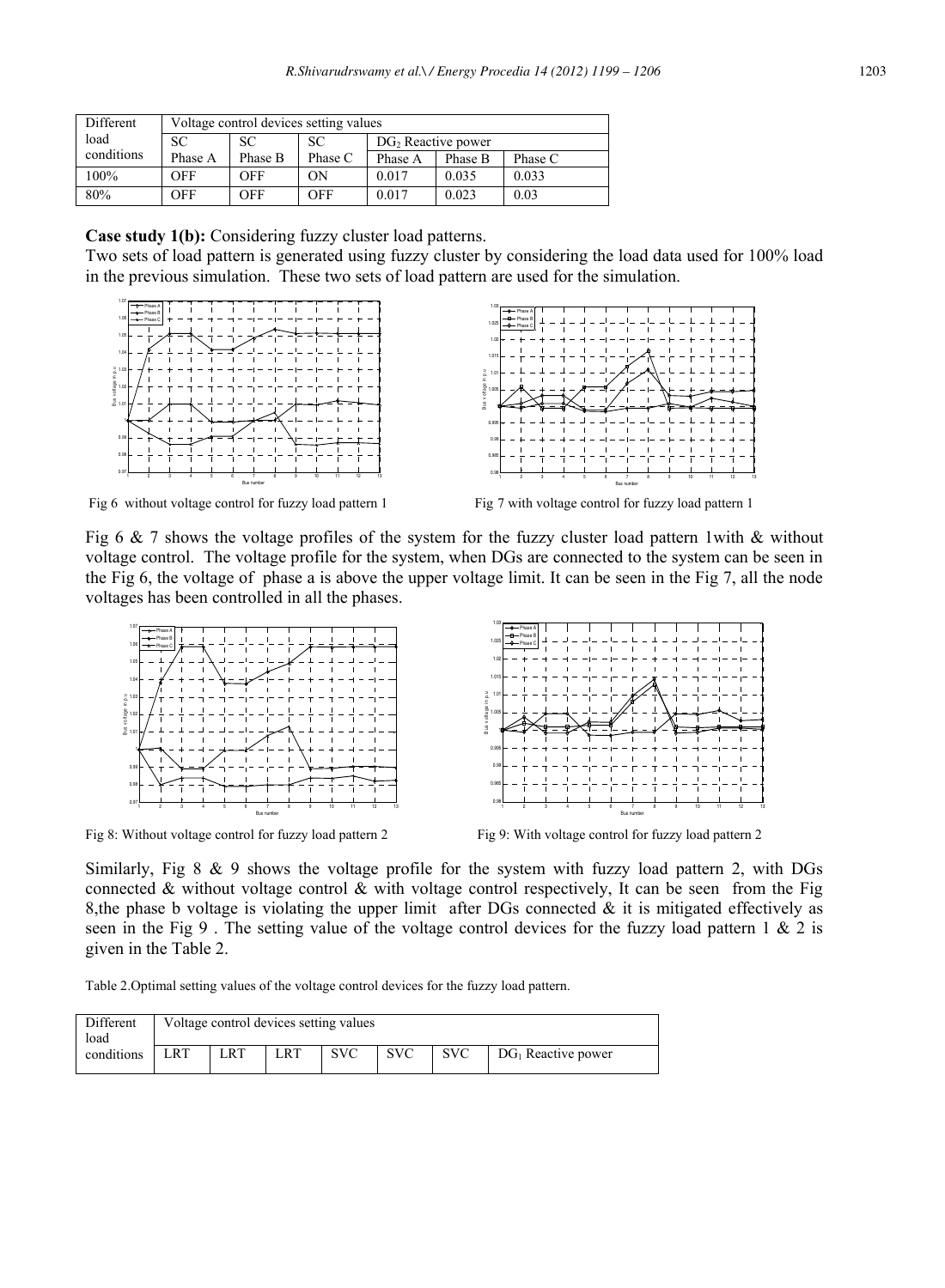|                            | Phase<br>А | Phase<br>B | Phase | Phase<br>A | Phase<br>B | Phase    | Phase<br>A | Phase<br>В | Phase |
|----------------------------|------------|------------|-------|------------|------------|----------|------------|------------|-------|
| Fuzzy<br>load<br>pattern 1 | 1.0        | 0.99       | 1.0   | 0.03       | $-0.003$   | 0.04     | 0.059      | 0.025      | 0.017 |
| Fuzzy<br>load<br>pattern 2 | 1.01       | 1.0        | 1.0   | 0.08       | $-0.015$   | $-0.009$ | 0.059      | 0.06       | 0.043 |

| Different load | Voltage control devices setting values in p.u. |       |        |                      |       |       |  |
|----------------|------------------------------------------------|-------|--------|----------------------|-------|-------|--|
| conditions     | SC Ph A                                        | SCPhB | SCPh C | $DG2$ Reactive power |       |       |  |
|                |                                                |       |        | Ph A                 | Ph B  | Ph C  |  |
| Fuzzy load     | <b>OFF</b>                                     | ON    | OFF    | 0.037                | 0.052 | 0.056 |  |
| pattern 1      |                                                |       |        |                      |       |       |  |
| Fuzzy load     | <b>OFF</b>                                     | ON    | OΝ     | 0.058                | 0.031 | 0.06  |  |
| pattern 2      |                                                |       |        |                      |       |       |  |

#### **Conclusions:**

The optimal voltage control with different load for three phase 13 bus unbalanced system using GA control has been done. In this paper two case studies have considered to apply GA controller for voltage control, 1(a) Steady state load at peak load  $\&$  80% load, 1(b) Fuzzy cluster load pattern 1oad 1 $\&$  load 2. .At all the loads, voltage has been controlled successfully using voltage control devices like LRT, SVC, SC & DGs reactive power with the optimal setting values. It can be concluded that the system performance can be improved under the proper voltage control.

#### **References**

- [1] P. P. Barker and R. W. de Mello, "*Determining the Impact of Distributed Generation on Power Systems: Part 1 Radial Distribution Systems,*" Proc. Of the IEEE/PES Summer Meeting, 2000,Vol. 3, pp. 1645 1656.
- [2] C. L. Masters, "*Voltage Rise the big Issue when Connecting Embedded Generator on to long 11 kV Overhead lines*," IEE. Power Eng. J, 2002, Vol. 16, No. 1, pp.5 -12.
- [3] N. Jenkins, R. Allan, P. Crossley, D. Kirsehen and G. Strbac,"*Embedded Generation*," 2000**,**IEE Power and Energy Series**,**  London
- [4] T. Senjyu, Yoshitaka Miyazato, Atsushi Yona and Naomitsu Urasaki, "*Optimal Distribution Voltage Control and Coordination with Distributed Generation,*" IEEE Trans. on Power Delivery, 2008, Vol. 23, No. 2, pp. 1236-1242.
- [5] M. F. Kots, K. .M. Shebl and M.El. Khazendar, "*Genetic Algorithm for Optimum Sitting & Sizing of Distributed Generation*,"2010,In Proc of the 14<sup>th</sup> Int Middle East Power System Conf held at Egypt,
- [6] Hasham Khan and Mahammad Ahmad Choudhry, " *Implementation of Distributed Generation Algorithm for Performance Enhancement of Distribution Feeder under Extream Load Growth*" Electrical Power & Energy System J, Vol.32,Issues 9,2010, pp.985-995.
- [7] N. C. Scott, D. J. Atkinson and J. E. Morrell, " *Use of load control to regulate voltage on distribution networks with embedded Generation*," IEEE Transaction on Power Systems, 2002,Vol. 17, No. 2, pp. 510-515.
- [8] S. Toma, T. Senjyu, Y. Miyazato, A. Yona, T. Funabashi, A. Yousuf Saber, C. Kim, "*Optimal Coordinated Voltage Control in Distribution System*" IEEE Power and Energy Society General Meeting , 2008, Conversion and Delivery of Electrical Energy in the 21st Century, Pittsburgh, U.S.A
- [9] Davide E Goldberg, , " *Genetic Algorithm in Search of Optimization and Machine learning*,' 1989,Addison-Wesley Longman Publishing Co. U.S.A.
- [10] Vladimiro miranda and Patrica calistro, "*A Fuzzy Inference System to Voltage /VAR Control in DMS Distribution Management System,*" In Proc of 14th Int Conf on Power System Computation Conference,Sevilla,2002,pp.24-28
- [11] W.H. Kersting , "*Radial Distribution Test Feeders*" , IEEE Transaction on Power Systems, 2002,Vol. 6, No. 3, pp. 975-985 .
- [12] MATLAB Documentation, Available at:*http://www.mathworks.com*.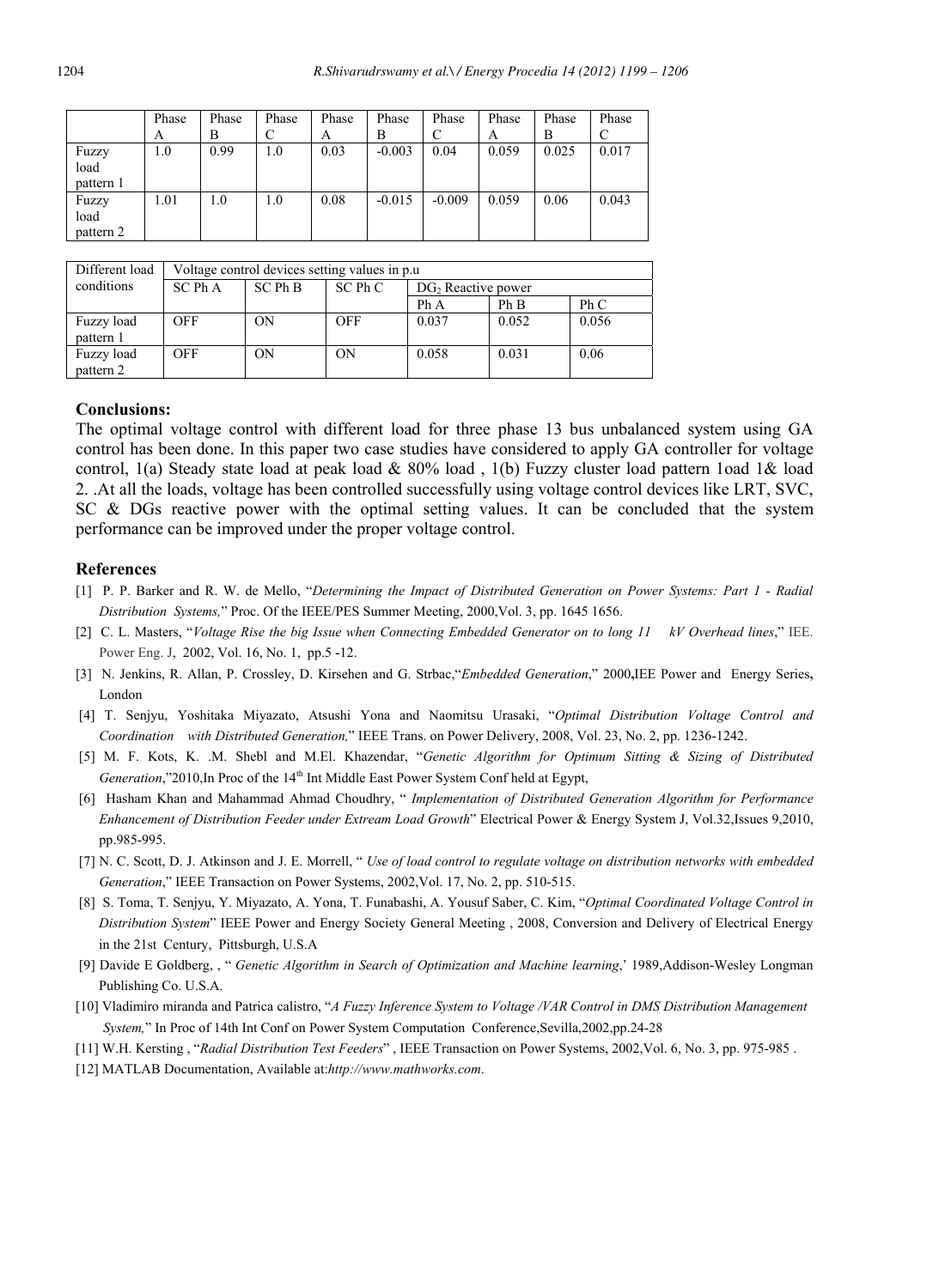# **Appendix A. Load & Line Data of 3phase 13 bus ieee radial system**

# A1.3 phase 13 bus unbalanced load data

|    | Bus no. Pa | Qa     | Pb     | Qb               | $P_{\rm C}$ | Qс     |
|----|------------|--------|--------|------------------|-------------|--------|
|    |            |        |        |                  |             |        |
| 2  | 0.0017     | 0.001  | 0.0066 | 0.0038           | 0.0117      | 0.0068 |
| 3  | 0.077      | 0.044  | 0.077  | 0.044            | 0.077       | 0.044  |
| 4  |            |        |        |                  |             |        |
| 5  |            |        |        |                  |             |        |
| 6  | 0.032      | 0.022  | 0.024  | 0.018            | 0.024       | 0.018  |
|    |            |        | 0.034  | 0.025            | O           |        |
| 8  |            |        | 0.046  | 0.0264           | $\Omega$    |        |
| 9  |            |        |        | $\left( \right)$ | 0.034       | 0.0302 |
| 10 | 0.097      | 0.038  | 0.0136 | 0.012            | 0.058       | 0.0424 |
| 11 |            |        |        |                  |             |        |
| 12 | 0.0256     | 0.0172 | ∩      |                  |             |        |
| 13 |            |        |        |                  | 0.034       | 0.016  |
|    |            |        |        |                  |             |        |

## A2.Line Data

| Branch no | Zaa                | Zbb                | Zcc                |
|-----------|--------------------|--------------------|--------------------|
| $1 - 2$   | $0.0379 + 0.1114i$ | $0.0369 + 0.447i$  | $0.0374 + 0.1133i$ |
| $2 - 3$   | $0.0379 + 0.1114i$ | $0.0369 + 0.447i$  | $0.0374 + 0.1133i$ |
| $3 - 4$   | $0.0724 + 0.0743i$ | O                  | $0.0727 + 0.0737i$ |
| $4 - 5$   | $0.0206 + 0.0323i$ | $0.0205 + 0.0328i$ | $0.0203 + 0.033i$  |
| $5 - 6$   | $0.011 + 0.0020i$  | $0.0011 + 0.0221i$ | $0.0011 + 0.0020i$ |
| $6 - 7$   | O                  | $0.0364 + 0.0369i$ | $0.0362 + 0.0371i$ |
| $7 - 8$   | 0                  | $0.0218 + 0.0221i$ | $0.0217 + 0.0223i$ |
| $8 - 9$   |                    |                    |                    |
| $9 - 10$  | $0.0218 + 0.0122i$ | $0.0216 + 0.0111i$ | $0.0218 + 0.0122i$ |
| $10 - 11$ | $0.0218 + 0.0223i$ | $\Omega$           | $0.0218 + 0.0122i$ |
| $11 - 12$ | $0.0588 + 0.0224i$ | 0                  |                    |
| $12 - 13$ | O                  |                    | 0                  |
| Branch no | Zab                | Zbc                | Zca                |
|           |                    |                    |                    |

| $1 - 2$ | $0.0171 + 0.0549i$ | $0.0168 + 0.0421i$ | $0.0173 + 0.0406i$ |
|---------|--------------------|--------------------|--------------------|
| $2 - 3$ | $0.0171 + 0.0549i$ | $0.0168 + 0.0464i$ | $0.0173 + 0.0406i$ |
| $3 - 4$ |                    |                    | $0.0113 + 0.0251i$ |
| $4 - 5$ | $0.0043 + 0.0116i$ | $0.0042 + 0.0105i$ | $0.0043 + 0.0137i$ |
| $5 - 6$ |                    |                    |                    |
| $6 - 7$ |                    | $0.0057 + 0.0126i$ |                    |
| $7 - 8$ |                    | $0.0034 + 0.0075i$ |                    |
|         |                    |                    |                    |